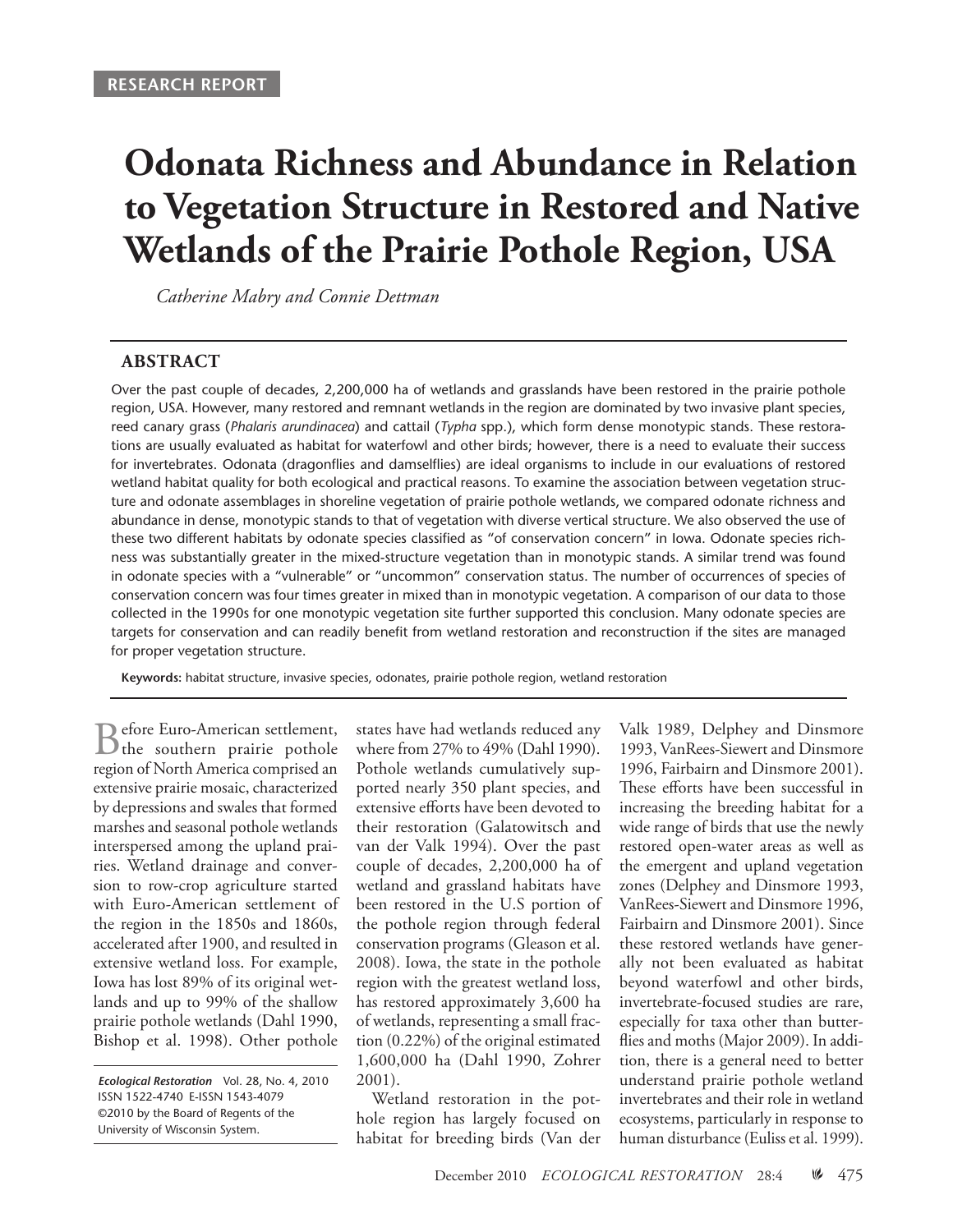

**Figure 1. A halloween pennant (***Celithemis eponina***), perching on a dead branch in the sedge meadow zone of a restored wetland at Camp Dodge, Johnston, Iowa, USA.** Photo by Cathy Mabry

Odonata (dragonflies and damselflies) are ideal organisms to include in our evaluation of restored wetland habitat quality for both ecological and practical reasons. Degradation and loss of habitat have led to steep population declines for some species, making them targets of conservation concern (Cruden and Gode 2000, Roush and Anon 2003, Westfall and May 2006). At the same time, precise and quantitative habitat information is lacking for most North American species (Westfall and May 2006), placing a premium on quantitative studies of habitat use. Ecologically, odonates serve as important components of aquatic food chains (Thorp and Cothran 1984, Corbet 1999, Westfall and May 2006) and are associated with important attributes of wetland function and quality, including hydrological patterns and regimes (Clark and Samways 1996, Schindler et al. 2003), vegetation structure (Clark and Samways 1996, Chovanec and Raab 1997, Schindler et al. 2003, Bried and Ervin 2005, Foote and Rice Hornung 2005), and water quality (Carchini et al. 2005). They can respond quickly to changes in habitat quality (Chovanec and Raab 1997) and are sensitive to

human disturbances to their habitat (Carchini et al. 2005, Foote and Rice Hornung 2005, Müller et al. 2003).

Practically, they also offer advantages for evaluating restored wetlands as habitat. The congruence between the distribution patterns of larvae and adults means that conservation assessments can be based on adult identification (Watson et al. 1982, Schmidt 1985, Hawking and New 1999), which can be readily learned for most species. As a result, these assessments are relatively easy to accomplish by managers. Finally, they are beautiful organisms with widespread public appeal and acceptance (Figure 1), often appearing in art and poetry (Kiauta 1986, Dunkle 2000).

Wetland restoration efforts generally consist of breaking drain tile and reflooding former low areas and depressions (Galatowitsch and van der Valk 1996). The focus is on reestablishing the hydrology, and the assumption is that seed bank and seed dispersal will be sufficient for revegetating the wetlands. However, these restored wetlands generally have little floristic resemblance to high-quality native wetlands, in large part because of the dominance of two invasive

species, cattail (*Typha* spp.) and reed canary grass (*Phalaris arundinacea*) (Mulhouse and Galatowitsch 2003; for plant names, see GPFA 1986). Moreover, many of the remaining remnant prairie pothole wetlands have undergone similar extensive vegetation changes. Invasive cattail is a hybrid (*T*. × *glauca*) between the native broadleaf cattail (*T. latifolia*) and the non-native, invasive narrowleaf cattail (*T. angustifolia*), which may have arrived in eastern North America at the time of European settlement (Galatowitsch et al. 1999). However, it was not documented in the pothole region until 1949. Since then, it has proven to be an unwanted and aggressive invader of both native and restored wetlands, owing to its high tolerance of water-level fluctuations and eutrophication (Galatowitsch et al. 1999). Although less is understood about the sources of reed canary grass genotypes, it is similar to cattail in the causes and degree of its ability to invade aggressively (Galatowitsch et al. 1999). Both species grow in the wet prairie, sedge meadow, and shallow marsh zones of pothole wetlands, displacing native species and converting these formerly species- and structurally diverse zones, whether remnant or restored, into dense, often monotypic, stands (Galatowitsch and van der Valk 1994, Mulhouse and Galatowitsch 2003). The lack of wet meadow and sedge zone habitats associated with reed canary grass invasion may limit the use of these areas by some bird species (Delphey and Dinsmore 1993, Kirsch et al. 2007), but effects on odonates are largely unknown.

In this study we examined the association of odonate richness and abundance with two different wetland habitat structures: dense, nearly monotypic stands (also currently typical of many, if not most, restored wetlands in the region) versus assemblages with a diversity of plant life forms (a condition that typified many native wetlands in the region before Euro-American settlement). We also compared the use of these two different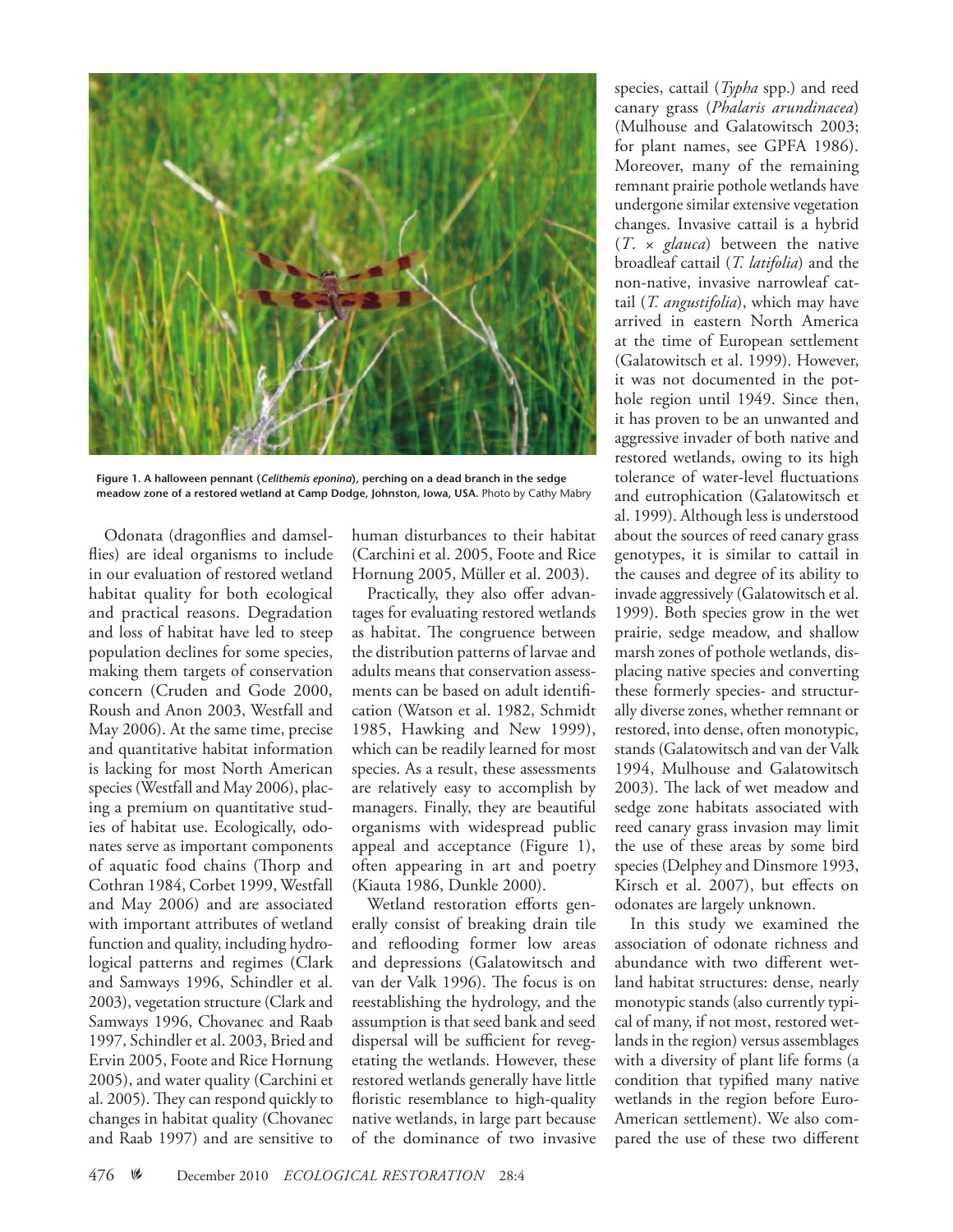habitat structures by odonate species that are classified as "of conservation concern" in the study region.

## **Field Site and Methods**

The study was conducted at Camp Dodge, an Iowa Army National Guard base located in Johnston, Iowa, USA, near the southern border of the prairie pothole region (Figure 2). The climate of the study area is midcontinental, with average winter temperatures of –2°C and summer (June–August) temperatures of 28°C (National Weather Service 2008). The average frost-free growing season is 176 days (NCDC 2005). Total annual precipitation is 125.6 cm, 72% of which occurs from April to September (National Weather Service 2008). The total area of the base is approximately 1,780 ha, with 1,335 ha in a mosaic of mowed hay fields, restored prairie, riparian woodland, old fields in various stages of succession, wetlands, and row-crop agriculture. The wetlands include 66 ha of low prairie, seasonal emergent, and scrub-shrub wetlands that are the focus of this study (Madson et al. 2001).

Dragonflies and damselflies were extensively surveyed at Camp Dodge from 1995 to 1998 to develop lists of species using major habitat types on the base. The current Iowa list of dragonflies and damselflies contains 108 species (IOS 2005). During the early surveys, 53 of these species were recorded on the base (Cruden and Gode 1998).

We began quantitative surveys of Odonata in 2007, when nine transects were established across a range of restored and native wetland sites. The term "native" in this study refers to remnant wetlands that have not been intentionally managed or manipulated. Analyses of these data made it clear that vegetation structure was the source of variation in the odonate assemblages we recorded rather than the status of wetlands as native or restored.

Thus, based on these pilot observations, in 2008, we established eight transects in five sites to specifically quantify the relationship between wetland vegetation structure and odonate species richness and number of occurrences. Five of these transects were originally established and sampled in 2007. We established four transects in areas with diverse plant structure: one in a native sedge meadow, two in a wetland reconstructed in a former borrow site (representing a single transect in 2007), and one in a beaver pond. Four transects were in areas dominated by dense, nearly monotypic stands of graminoids or cattails: one in a stand dominated by soft-stemmed bulrush (*Scirpus validus* [*= Schoenoplectus tabernaemontani*]) and cattail near the native sedge meadow; one in a stand of reed canary grass in a native pothole, and two in reed canary grass in a wetland restored by removing tile lines. The site of the latter two transects was also heavily dominated by cattail in deeper water beyond the shoreline where sampling took place.

Transects ranged in length from 204 to 410 m and were oriented according to the layout of the vegetation. They were separated by a minimum of 200 m, a distance specified in other odonate surveys (Bried and Ervin 2005) and a minimum distance for surveys of birds, which are much more mobile (Hutto et al. 1986). In September 2008, we surveyed vegetation by establishing a vegetation sampling point every 30 m along each transect. The monotypic transects were uniform in cover and structure, and a single 1 m<sup>2</sup> quadrat placed on the transect line was sufficient to categorize the vegetation. The mixed-structure transects occasionally required two quadrats at each point to capture the structural variation. These were placed equidistant on opposite sides of the transect and about 2 m apart; the mean of these quadrats was then calculated for that sample point.

We categorized the vegetation into five structural classes that related in large part to plant life form. The structural classes were sedges, grasses, forbs, woody, and reed canary grass/



**Figure 2. The prairie pothole region in the United States and Canada. Location of the study area is indicated by the black star.**

cattail/bulrush. Each class present in the quadrats was assigned to one of eight modified Braun-Blanquet cover abundance classes (≤1%, 2–5%, 6–10%, 11–15%, 16–25%, 26–50%, 50–75%, and ≥76%). The midpoint of each cover class was used to calculate transect averages for each vegetation structural/life form class. We chose this method for characterizing the vegetation because odonate richness has been positively related to both vegetation cover and habitat structural diversity (Müller et al. 2003 and references therein). In addition, cover-abundance classes have gained widespread use and have been shown to be better than stem density for depicting species–environment relationships (Elzinga et al. 1998, Wikum and Shanholtzer 1978).

Transects were sampled for odonates three times during the breeding season (June, July, and August) between 9:00 a.m. and 4:00 p.m. using a modified Pollard method (Pollard 1977). We walked the transect at a steady pace to avoid double-counting, identified species, and recorded the number of occurrences of all dragonflies flying or perching within 10 m and all damselflies flying or perching within 5 m on either side of the individual walking the transect. Transect sampling order varied with each survey event in order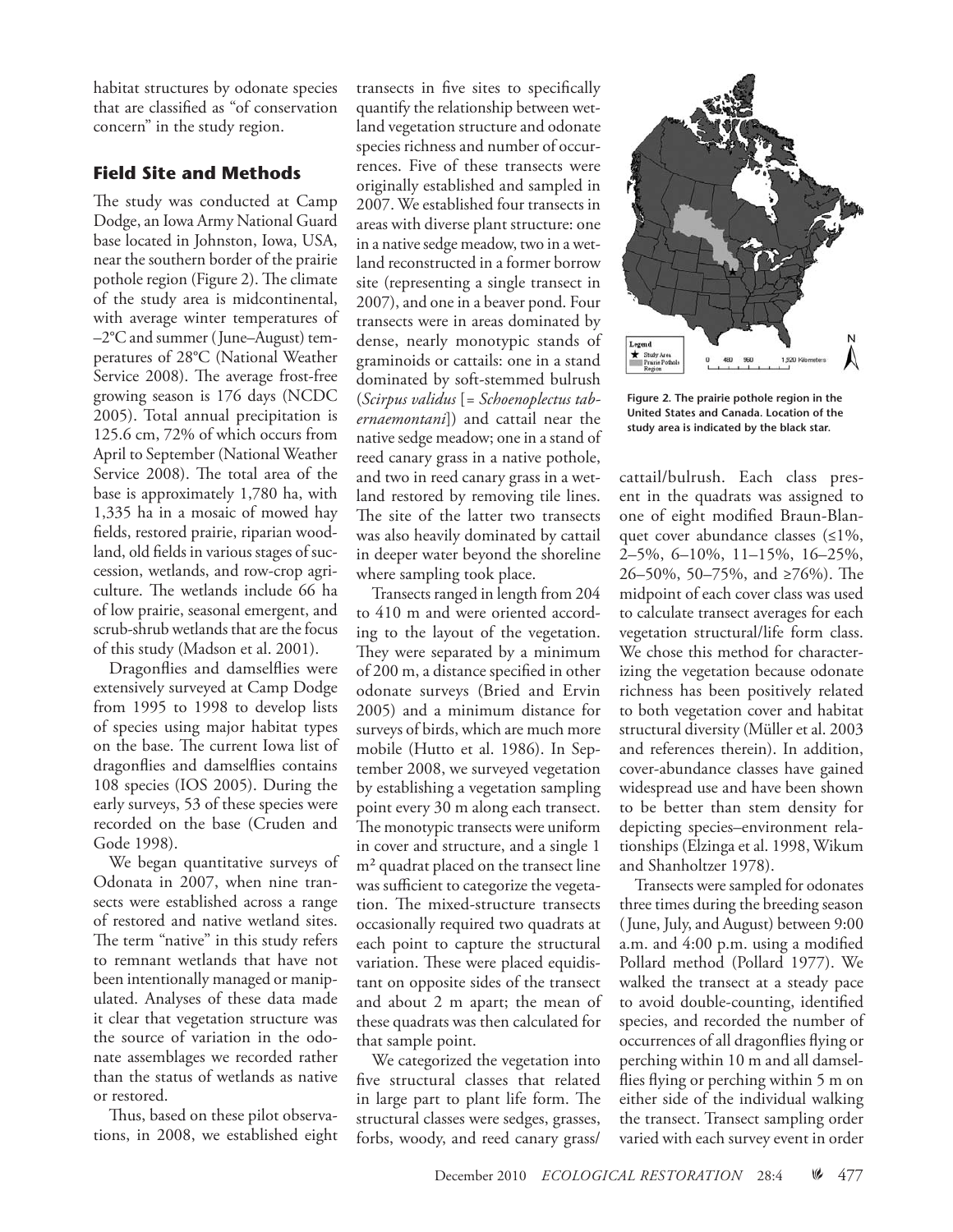to avoid bias due to time of day for peak activity. The total time required to survey each transect was recorded, and the number of odonates was normalized to observations per hour. The clock was stopped during pauses to net and identify individuals. All surveys in 2007 and 2008 were conducted by both authors using identical methods.

Odonate species were classified according to conservation status (IOS 2005). Species were classified as vulnerable (S3) if they have a restricted range in the state or relatively few populations (often 80 or fewer), are undergoing population declines, or if there are other factors making it vulnerable to extirpation (Nature Serve 2009). Species were classified as apparently secure (S4) if they are uncommon but not rare in the state, or if there is some cause for long-term concern over their population trends (Nature Serve 2009).

Because results of single-year surveys are best verified over at least two years for assessment and monitoring of habitat conditions (Schmidt 1985), we evaluated whether the results obtained in the 2008 survey were consistent across the 2007 and 2008 seasons for the five transects surveyed in both years. For each species, we tabulated the maximum number of individuals counted at each transect across the three sampling periods during a given year. We then averaged this value across the two years of sampling to obtain a mean maximum count.

One of our monotypic transects traversed a native prairie pothole that was extensively sampled for damselfly and dragonfly species from 1995 to 1998 as part of a larger survey of Camp Dodge odonates. At the time of the first survey, the native pothole was classified as a high-quality sedge meadow remnant (Mary Jones, Iowa Army National Guard, pers. comm.). However, in the intervening 12–15 years, the wetland has been increasingly invaded by reed canary grass, and is currently a monoculture with nearly 90% cover of this species. We compared odonate composition of this

**Table 1. Mean (± 1 SD) percent cover of five plant life-form classes in a 2008 wetland survey of structurally diverse mixed vegetation (***n* **= 4) compared to dense monotypic vegetation (***n* **= 4) consisting of reed canary grass (***Phalaris arundinacea***), cattails (***Typha* **spp.), or bulrushes (***Schoenoplectus* **spp.) at Camp Dodge, Johnston IA, USA.**

|                      | % Cover                |                            |  |  |  |
|----------------------|------------------------|----------------------------|--|--|--|
| Life-form class      | <b>Mixed transects</b> | <b>Monotypic transects</b> |  |  |  |
| Sedge                | 25.3(26.0)             | 0.01(0.03)                 |  |  |  |
| Grass                | 20.6 (17.8)            | 0(0.0)                     |  |  |  |
| Forb                 | 18.1 (11.9)            | 4.8(9.2)                   |  |  |  |
| Woody                | 14.3 (14.6)            | 0(0.0)                     |  |  |  |
| Monotypic vegetation | 2.6(5.1)               | 82.6(8.4)                  |  |  |  |

site before and after the reed canary grass invasion, using data from the original survey, in order to compare those findings with the main portion of our study. This survey included three sample periods during breeding season in each year of the survey, and each sample period involved visiting three sites over the course of a single day, which likely makes the survey times comparable to ours.

## *Data Analysis*

We used one-way ANOVA to test whether species richness and number of occurrences differed between the two vegetation zones sampled in 2008 and for the combined 2007–2008 data. Vegetation zone was the independent variable (fixed factor) and species richness and number of occurrences were the dependent variables. We also conducted a separate analysis that included only those species classified with conservation status in Iowa as vulnerable or uncommon, using the same ANOVA design to compare their richness and abundance between the two vegetation zones. All analyses were conducted with DataDesk (v. 6.0, Data Description, Ithaca NY).

Conducting exploratory studies in rare plant communities inherently limits the number of replicates, and one should be cautious about the probability of Type II errors that may lead to premature abandonment of lines of inquiry that may prove insightful and lead to further questions. Additionally, an overreliance on null-hypothesis testing leaves little margin of error for falsely accepting the conclusion of no effect (Fidler et al. 2006). For these reasons, we adopted a significance level of  $\alpha = 0.10$ .

# **Results**

Results of vegetation sampling in 2008 documented the structural differences between transects (Table 1). The four mixed-vegetation transects were composed of a relatively balanced mixture of species in three groups: sedges (Cyperaceae), grasses, and forbs, all less than 0.5 meters in height, with some woody species also mixed in. In contrast, the monotypic transects had over 80% cover of species that are structurally similar in that they form dense stands, primarily reed canary grass and cattail, which grow to an average height of 2.1 m and 3 m, respectively. The transect dominated by bulrushes had similar cover to the other transects, with soft-stemmed and river bulrush (*Scirpus fluviatilis*  [= *Schoenoplectus fluviatilis*]) growing to an average height of 3.9 m and 1.5 m, respectively (GPFA 1986). These stands also had very low forb and sedge cover and no grasses or woody species (Table 1).

We found that mean overall odonate species richness was nearly 30% greater in the mixed vegetation than in the monotypic transects, a trend that was consistent for both dragonflies and damselflies, although stronger for dragonflies (Tables 2 and 3). The overall number of occurrences was highly variable among both transect types, with no trends evident (Tables 2 and 3). Mean richness of species with S3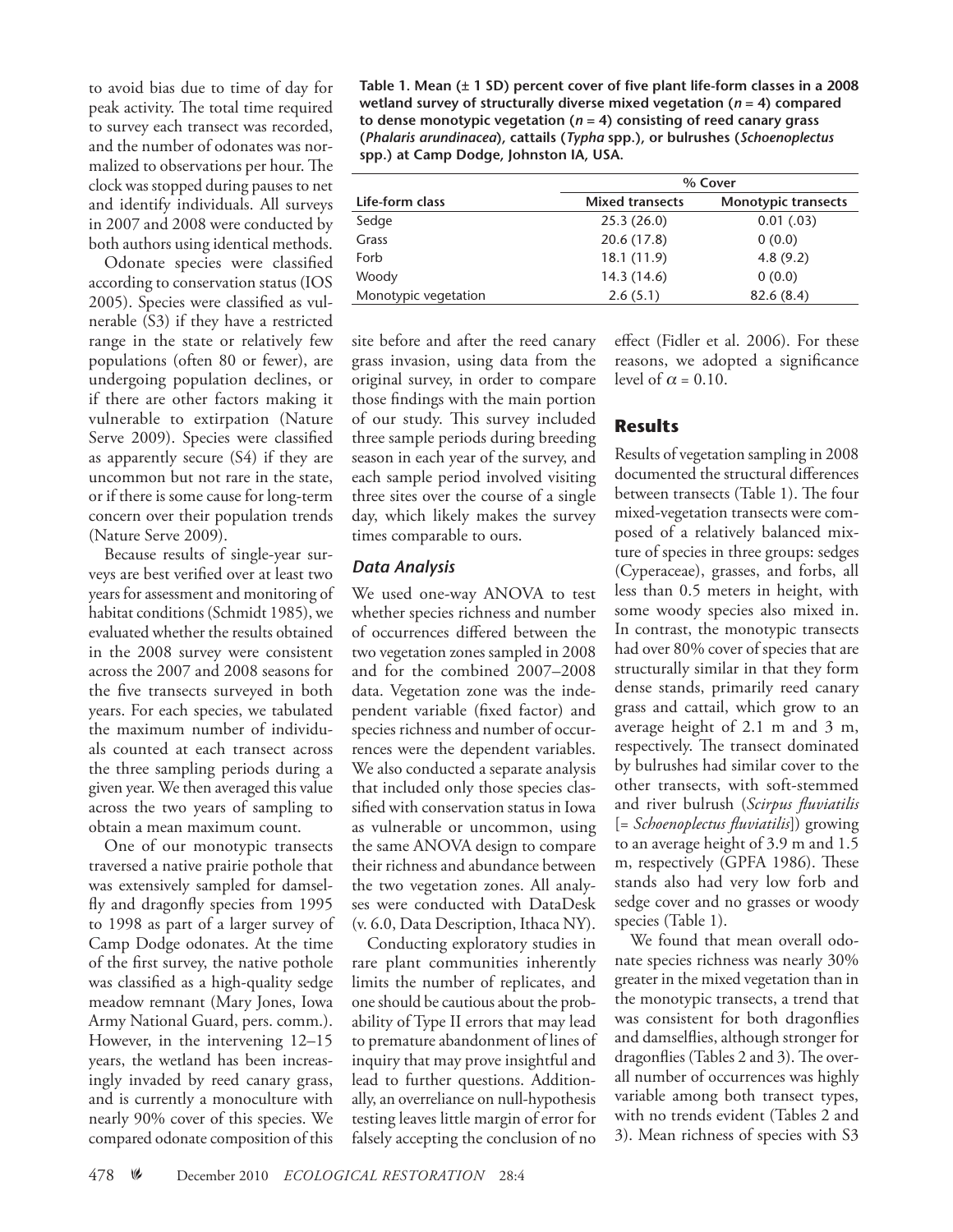**Camp Dodge, Johnston, Iowa, USA, wetland transects. Mixed**  Table 2. Maximum occurrence (individuals/transect) of damselfly and dragonfly species recorded at Camp Dodge, Johnston, Iowa, USA, wetland transects. Mixed **CG), or bulrush (***Schoenoplectus* **spp.). CS = conservation status statewide: S3 = vulnerable to extirpation; S4 = uncommon, vulnerable to decline;**  arundinacea, RCG), or bulrush (Schoenoplectus spp.). CS = conservation status statewide: S3 = vulnerable to extirpation; S4 = uncommon, vulnerable to decline; transects were dominated by sedges (Carex spp.), grasses, and forbs. Monotypic transects were dominated by cattail (Typha spp.), reed canary grass (Phalaris **transects were dominated by sedges (***Carex* **spp.), grasses, and forbs. Monotypic transects were dominated by cattail (***Typha* **spp.), reed canary grass (***Phalaris*  **S5 = common and secure. P = species recorded during vegetation surveys in 2007 or 2008, included in richness analyses but not in frequency of occurrence;**  S5 = common and secure. P = species recorded during vegetation surveys in 2007 or 2008, included in richness analyses but not in frequency of occurrence; **Table 2. Maximum occurrence (individuals/transect) of damselfly and dragonfly species recorded at**  asterisk indicates species recorded during pilot survey of transects in 2007, but not in 2008. **asterisk indicates species recorded during pilot survey of transects in 2007, but not in 2008.** *arundinacea***, R**

|                          |                           |                                  |                                                                                                                                                                                                                                                                                      |                 |                                                                                                                                                                                                                                                                                                                                                                                  | Site          |                                                                                                                                                                                                                                      |            |                                                                                                                                                                                                                                                                                                                                                                                                                                                                                                                                       |          |
|--------------------------|---------------------------|----------------------------------|--------------------------------------------------------------------------------------------------------------------------------------------------------------------------------------------------------------------------------------------------------------------------------------|-----------------|----------------------------------------------------------------------------------------------------------------------------------------------------------------------------------------------------------------------------------------------------------------------------------------------------------------------------------------------------------------------------------|---------------|--------------------------------------------------------------------------------------------------------------------------------------------------------------------------------------------------------------------------------------|------------|---------------------------------------------------------------------------------------------------------------------------------------------------------------------------------------------------------------------------------------------------------------------------------------------------------------------------------------------------------------------------------------------------------------------------------------------------------------------------------------------------------------------------------------|----------|
|                          |                           |                                  |                                                                                                                                                                                                                                                                                      | Mixed transects |                                                                                                                                                                                                                                                                                                                                                                                  |               |                                                                                                                                                                                                                                      |            | Monotypic transects                                                                                                                                                                                                                                                                                                                                                                                                                                                                                                                   |          |
|                          |                           |                                  | Borrow                                                                                                                                                                                                                                                                               | Borrow          | Native                                                                                                                                                                                                                                                                                                                                                                           | <b>Beaver</b> | Bulrush                                                                                                                                                                                                                              | <b>RCG</b> | Restorec                                                                                                                                                                                                                                                                                                                                                                                                                                                                                                                              | Restorec |
| Species                  | Common name               | ű                                | west                                                                                                                                                                                                                                                                                 | east            | sedge                                                                                                                                                                                                                                                                                                                                                                            | pond          | stand                                                                                                                                                                                                                                | pothol     | east                                                                                                                                                                                                                                                                                                                                                                                                                                                                                                                                  | west     |
| Damselflies              |                           |                                  |                                                                                                                                                                                                                                                                                      |                 |                                                                                                                                                                                                                                                                                                                                                                                  |               |                                                                                                                                                                                                                                      |            |                                                                                                                                                                                                                                                                                                                                                                                                                                                                                                                                       |          |
| Amphiagrion saucium      | eastern red damsel        |                                  |                                                                                                                                                                                                                                                                                      |                 |                                                                                                                                                                                                                                                                                                                                                                                  |               |                                                                                                                                                                                                                                      |            |                                                                                                                                                                                                                                                                                                                                                                                                                                                                                                                                       |          |
| Argia fumipennis         | variable dancer           |                                  |                                                                                                                                                                                                                                                                                      |                 |                                                                                                                                                                                                                                                                                                                                                                                  |               |                                                                                                                                                                                                                                      |            |                                                                                                                                                                                                                                                                                                                                                                                                                                                                                                                                       |          |
| Calopteryx maculata      | ebony jewelwing           |                                  |                                                                                                                                                                                                                                                                                      |                 |                                                                                                                                                                                                                                                                                                                                                                                  |               |                                                                                                                                                                                                                                      |            |                                                                                                                                                                                                                                                                                                                                                                                                                                                                                                                                       |          |
| Enallagma aspersum       | azure bluet               |                                  |                                                                                                                                                                                                                                                                                      |                 |                                                                                                                                                                                                                                                                                                                                                                                  |               |                                                                                                                                                                                                                                      |            |                                                                                                                                                                                                                                                                                                                                                                                                                                                                                                                                       |          |
| E. civile                | familiar bluet            |                                  |                                                                                                                                                                                                                                                                                      |                 |                                                                                                                                                                                                                                                                                                                                                                                  |               |                                                                                                                                                                                                                                      |            |                                                                                                                                                                                                                                                                                                                                                                                                                                                                                                                                       |          |
| Ischnura hastata         | citrine forktail          |                                  |                                                                                                                                                                                                                                                                                      |                 |                                                                                                                                                                                                                                                                                                                                                                                  |               |                                                                                                                                                                                                                                      |            |                                                                                                                                                                                                                                                                                                                                                                                                                                                                                                                                       |          |
| I. verticalis            | eastern forktail          |                                  |                                                                                                                                                                                                                                                                                      |                 |                                                                                                                                                                                                                                                                                                                                                                                  |               |                                                                                                                                                                                                                                      |            |                                                                                                                                                                                                                                                                                                                                                                                                                                                                                                                                       |          |
| Lestes unquiculatus      | lyre-tipped spreadwing    | <b>333333333</b>                 | $*$ 000 $\frac{1}{2}$ $\frac{1}{2}$ $\frac{1}{2}$ $\frac{3}{2}$ $\frac{3}{2}$ $\frac{4}{2}$ $\frac{1}{2}$                                                                                                                                                                            |                 | $*$ $\overset{6}{\sim}$ $\circ$ $\circ$ $\overset{6}{\sim}$ $\overset{7}{\sim}$ $\overset{8}{\sim}$ $\overset{9}{\sim}$ $\overset{9}{\sim}$ $\overset{9}{\sim}$ $\overset{9}{\sim}$ $\overset{9}{\sim}$ $\overset{9}{\sim}$ $\overset{9}{\sim}$ $\overset{9}{\sim}$ $\overset{9}{\sim}$ $\overset{9}{\sim}$ $\overset{9}{\sim}$ $\overset{9}{\sim}$ $\overset{9}{\sim}$ $\overs$ |               |                                                                                                                                                                                                                                      |            | $\begin{array}{c} 0 & 0 & 0 & 0 & 0 & 0 \\ 0 & 0 & 0 & 0 & 0 & 0 \\ 0 & 0 & 0 & 0 & 0 & 0 \\ 0 & 0 & 0 & 0 & 0 & 0 \\ 0 & 0 & 0 & 0 & 0 & 0 \\ 0 & 0 & 0 & 0 & 0 & 0 \\ 0 & 0 & 0 & 0 & 0 & 0 \\ 0 & 0 & 0 & 0 & 0 & 0 & 0 \\ 0 & 0 & 0 & 0 & 0 & 0 & 0 \\ 0 & 0 & 0 & 0 & 0 & 0 & 0 \\ 0 & 0 & 0 & 0 & 0 & 0 & 0 & 0 \\$                                                                                                                                                                                                             |          |
| L. rectangularis         | slender spreadwing        |                                  |                                                                                                                                                                                                                                                                                      |                 |                                                                                                                                                                                                                                                                                                                                                                                  |               | $\circ\overset{\circ}{\sim}\overset{\circ}{\sim}\overset{\circ}{\sim}\circ\overset{\circ}{\circ}\circ\overset{\circ}{\sim}\overset{\circ}{\sim}\overset{\circ}{\sim}\overset{\circ}{\sim}\overset{\circ}{\sim}\overset{\circ}{\sim}$ |            |                                                                                                                                                                                                                                                                                                                                                                                                                                                                                                                                       |          |
| Dragonflies              |                           |                                  |                                                                                                                                                                                                                                                                                      |                 |                                                                                                                                                                                                                                                                                                                                                                                  |               |                                                                                                                                                                                                                                      |            |                                                                                                                                                                                                                                                                                                                                                                                                                                                                                                                                       |          |
| Aeshna constricta        | ance-tipped darner        |                                  |                                                                                                                                                                                                                                                                                      |                 |                                                                                                                                                                                                                                                                                                                                                                                  |               |                                                                                                                                                                                                                                      |            |                                                                                                                                                                                                                                                                                                                                                                                                                                                                                                                                       |          |
| Anax junius              | common green darner       | COCO COCO COCO COCO COCO COCO CO | $\begin{array}{cccccccccccccc} 0.83 & 0.00 & 0.00 & 0.00 & 0.00 & 0.00 & 0.00 & 0.00 & 0.00 & 0.00 & 0.00 & 0.00 & 0.00 & 0.00 & 0.00 & 0.00 & 0.00 & 0.00 & 0.00 & 0.00 & 0.00 & 0.00 & 0.00 & 0.00 & 0.00 & 0.00 & 0.00 & 0.00 & 0.00 & 0.00 & 0.00 & 0.00 & 0.00 & 0.00 & 0.00 &$ |                 |                                                                                                                                                                                                                                                                                                                                                                                  |               |                                                                                                                                                                                                                                      |            | $\circ \overbrace{a} \circ \overbrace{a} \overbrace{a} \overbrace{a} \overbrace{a} \overbrace{a} \overbrace{a} \overbrace{a} \overbrace{a} \overbrace{a} \overbrace{a} \overbrace{a} \overbrace{a} \overbrace{a} \overbrace{a} \overbrace{a} \overbrace{a} \overbrace{a} \overbrace{a} \overbrace{a} \overbrace{a} \overbrace{a} \overbrace{a} \overbrace{a} \overbrace{a} \overbrace{a} \overbrace{a} \overbrace{a} \overbrace{a} \overbrace{a} \overbrace{a} \overbrace{a} \overbrace{a} \overbrace{a} \overbrace{a} \overbrace{a}$ |          |
| Celithemis elisa         | calico pennant            |                                  |                                                                                                                                                                                                                                                                                      |                 |                                                                                                                                                                                                                                                                                                                                                                                  |               |                                                                                                                                                                                                                                      |            |                                                                                                                                                                                                                                                                                                                                                                                                                                                                                                                                       |          |
| C. eponina               | halloween pennant         |                                  |                                                                                                                                                                                                                                                                                      |                 |                                                                                                                                                                                                                                                                                                                                                                                  |               |                                                                                                                                                                                                                                      |            |                                                                                                                                                                                                                                                                                                                                                                                                                                                                                                                                       |          |
| Erythemis simplicicollis | eastern pondhawk          |                                  |                                                                                                                                                                                                                                                                                      |                 |                                                                                                                                                                                                                                                                                                                                                                                  |               |                                                                                                                                                                                                                                      |            |                                                                                                                                                                                                                                                                                                                                                                                                                                                                                                                                       |          |
| Leucorrhinia intacta     | dot-tailed whiteface      |                                  |                                                                                                                                                                                                                                                                                      |                 |                                                                                                                                                                                                                                                                                                                                                                                  |               |                                                                                                                                                                                                                                      |            |                                                                                                                                                                                                                                                                                                                                                                                                                                                                                                                                       |          |
| Libellula luctuosa       | widow skimmer             |                                  |                                                                                                                                                                                                                                                                                      |                 |                                                                                                                                                                                                                                                                                                                                                                                  |               |                                                                                                                                                                                                                                      |            |                                                                                                                                                                                                                                                                                                                                                                                                                                                                                                                                       |          |
| L. pulchella             | twelve-spotted skimmer    |                                  |                                                                                                                                                                                                                                                                                      |                 |                                                                                                                                                                                                                                                                                                                                                                                  |               |                                                                                                                                                                                                                                      |            |                                                                                                                                                                                                                                                                                                                                                                                                                                                                                                                                       |          |
| Pachydiplax longipennis  | blue dasher               |                                  |                                                                                                                                                                                                                                                                                      |                 |                                                                                                                                                                                                                                                                                                                                                                                  |               |                                                                                                                                                                                                                                      |            |                                                                                                                                                                                                                                                                                                                                                                                                                                                                                                                                       |          |
| Pantala flavescens       | wandering glider          |                                  |                                                                                                                                                                                                                                                                                      |                 |                                                                                                                                                                                                                                                                                                                                                                                  |               |                                                                                                                                                                                                                                      |            |                                                                                                                                                                                                                                                                                                                                                                                                                                                                                                                                       |          |
| Perithemis tenera        | eastern amberwing         |                                  |                                                                                                                                                                                                                                                                                      |                 |                                                                                                                                                                                                                                                                                                                                                                                  |               |                                                                                                                                                                                                                                      |            |                                                                                                                                                                                                                                                                                                                                                                                                                                                                                                                                       |          |
| Plathemis lydia          | common whitetail          |                                  |                                                                                                                                                                                                                                                                                      |                 |                                                                                                                                                                                                                                                                                                                                                                                  |               |                                                                                                                                                                                                                                      |            |                                                                                                                                                                                                                                                                                                                                                                                                                                                                                                                                       |          |
| Sympetrum corruptum      | variegated meadowhawk     |                                  |                                                                                                                                                                                                                                                                                      |                 |                                                                                                                                                                                                                                                                                                                                                                                  |               |                                                                                                                                                                                                                                      |            |                                                                                                                                                                                                                                                                                                                                                                                                                                                                                                                                       |          |
| S. costiferum            | saffron-winged meadowhawk |                                  |                                                                                                                                                                                                                                                                                      |                 |                                                                                                                                                                                                                                                                                                                                                                                  |               |                                                                                                                                                                                                                                      |            |                                                                                                                                                                                                                                                                                                                                                                                                                                                                                                                                       |          |
| S. internum              | cherry-faced meadowhawk   |                                  |                                                                                                                                                                                                                                                                                      |                 |                                                                                                                                                                                                                                                                                                                                                                                  |               |                                                                                                                                                                                                                                      |            |                                                                                                                                                                                                                                                                                                                                                                                                                                                                                                                                       |          |
| S. obtrusum              | white-faced meadowhawk    |                                  |                                                                                                                                                                                                                                                                                      |                 |                                                                                                                                                                                                                                                                                                                                                                                  |               |                                                                                                                                                                                                                                      |            |                                                                                                                                                                                                                                                                                                                                                                                                                                                                                                                                       |          |
| S. rubicundulum          | uby meadowhawk            |                                  |                                                                                                                                                                                                                                                                                      |                 |                                                                                                                                                                                                                                                                                                                                                                                  |               |                                                                                                                                                                                                                                      |            |                                                                                                                                                                                                                                                                                                                                                                                                                                                                                                                                       |          |
| S. semicinctum           | band-winged meadowhawk    |                                  |                                                                                                                                                                                                                                                                                      |                 |                                                                                                                                                                                                                                                                                                                                                                                  |               |                                                                                                                                                                                                                                      |            |                                                                                                                                                                                                                                                                                                                                                                                                                                                                                                                                       |          |
| S. vicinum               | vellow-legged meadowhawk  |                                  |                                                                                                                                                                                                                                                                                      |                 |                                                                                                                                                                                                                                                                                                                                                                                  |               |                                                                                                                                                                                                                                      |            |                                                                                                                                                                                                                                                                                                                                                                                                                                                                                                                                       |          |
| Tramea lacerata          | black saddlebags          |                                  |                                                                                                                                                                                                                                                                                      |                 |                                                                                                                                                                                                                                                                                                                                                                                  |               |                                                                                                                                                                                                                                      |            |                                                                                                                                                                                                                                                                                                                                                                                                                                                                                                                                       |          |
| T. onusta                | red saddlebags            |                                  |                                                                                                                                                                                                                                                                                      |                 |                                                                                                                                                                                                                                                                                                                                                                                  |               |                                                                                                                                                                                                                                      |            |                                                                                                                                                                                                                                                                                                                                                                                                                                                                                                                                       |          |
| Sum occurrences:         | Damselfly                 |                                  |                                                                                                                                                                                                                                                                                      |                 |                                                                                                                                                                                                                                                                                                                                                                                  |               |                                                                                                                                                                                                                                      |            |                                                                                                                                                                                                                                                                                                                                                                                                                                                                                                                                       |          |
|                          | Dragonfly                 |                                  |                                                                                                                                                                                                                                                                                      |                 |                                                                                                                                                                                                                                                                                                                                                                                  |               |                                                                                                                                                                                                                                      |            |                                                                                                                                                                                                                                                                                                                                                                                                                                                                                                                                       |          |
| Species richness:        | Damselfly                 |                                  |                                                                                                                                                                                                                                                                                      |                 |                                                                                                                                                                                                                                                                                                                                                                                  |               |                                                                                                                                                                                                                                      |            |                                                                                                                                                                                                                                                                                                                                                                                                                                                                                                                                       |          |
|                          | Dragonfly                 |                                  |                                                                                                                                                                                                                                                                                      |                 |                                                                                                                                                                                                                                                                                                                                                                                  |               |                                                                                                                                                                                                                                      |            |                                                                                                                                                                                                                                                                                                                                                                                                                                                                                                                                       |          |
|                          | Total                     |                                  |                                                                                                                                                                                                                                                                                      |                 |                                                                                                                                                                                                                                                                                                                                                                                  |               |                                                                                                                                                                                                                                      |            |                                                                                                                                                                                                                                                                                                                                                                                                                                                                                                                                       |          |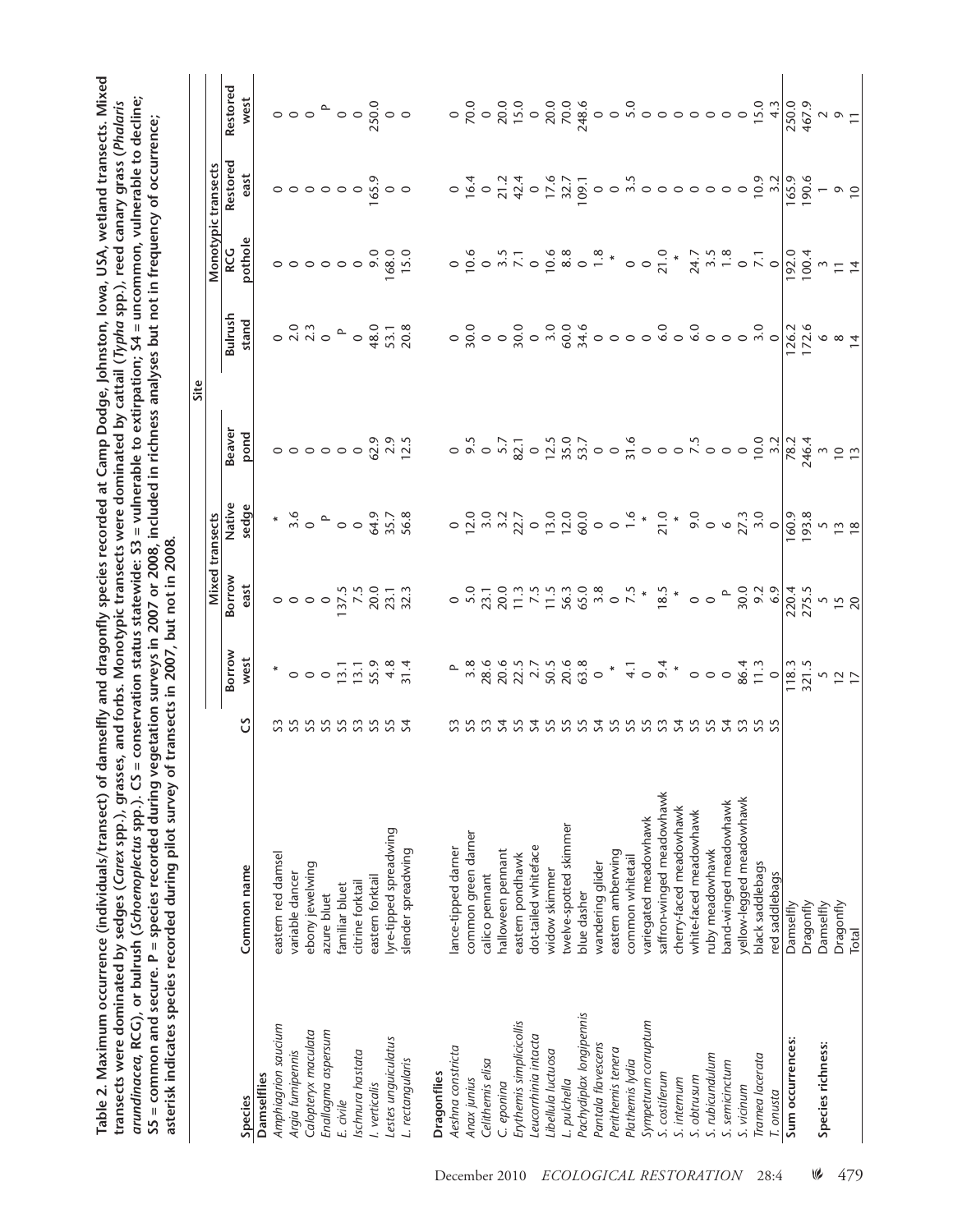**Table 3. Mean (± 1 SD) damselfly and dragonfly richness and abundance (individuals/transect) and ANOVA results from two vegetation zones at Camp Dodge, Johnston IA, USA. Conservation status species are those classified as vulnerable to extirpation or decline in the state of Iowa and include both damselflies and dragonflies. For each transect type,**  $n = 4$ **; for each**  $F$ **-test, df = 1,6.** 

|                             |                    | <b>Transect type</b> |               |                 |      |                  |  |
|-----------------------------|--------------------|----------------------|---------------|-----------------|------|------------------|--|
|                             |                    | Mixed                | Monotypic     | <b>MS</b> error | F    | $\boldsymbol{p}$ |  |
| All species                 |                    |                      |               |                 |      |                  |  |
| <b>Richness:</b>            | Damselfly          | 4.5(1.0)             | 3(2.2)        | 2.8             | 1.6  | 0.2544           |  |
|                             | Dragonfly          | 12.5(2.1)            | 9.3(1.3)      | 3.0             | 7.1  | 0.0369           |  |
|                             | Overall            | 17(2.9)              | 12.3(2.1)     | 6.5             | 7.0  | 0.0384           |  |
| Occurrences:                | Damselfly          | 144.5 (60.8)         | 183.5 (51.9)  | 3200            | 0.95 | 0.3664           |  |
|                             | Dragonfly          | 259.3 (53.5)         | 232.9 (161.5) | 14.466          | 0.1  | 0.7665           |  |
| Conservation status species |                    |                      |               |                 |      |                  |  |
|                             | <b>Richness</b>    | 5.5(2.5)             | 2(2.0)        | 5.2             | 4.7  | 0.0723           |  |
|                             | <b>Occurrences</b> | 114.3(68.9)          | 27.8(10.6)    | 2,431           | 6.2  | 0.0477           |  |

and S4 status was 45% greater in the mixed versus monotypic vegetation, while the number of occurrences of these species was four times greater in the mixed than in monotypic vegetation (Tables 2 and 3).

The results of our other two analyses reinforced the above results. When the five transects sampled in both 2007 and 2008 were combined for analysis, overall richness was again notably higher in the mixed vegetation (approximately 35%), consistent for both dragonflies and damselflies (Table 4). Number of occurrences was also similar to the single-year results, with no differences in the number of occurrences evident among transects (Table 4).

Comparing odonate composition before and after reed canary grass invasion for one of our sites also reinforced the pattern we observed in our main study; monotypic dense vegetation in our study area did not support as rich an array of odonate species as did the diverse vegetation structure, particularly for damselfly species. Ten species of damselflies were recorded at the pothole site from 1995 to 1998 and only three from 2007 to 2008. Of the seven species that dropped out from the sample, five had S3 or S4 status (see Appendix 1). Nineteen dragonfly species were recorded from 1995 to 1998, eight of which were not recorded in 2007–2008. Five of these

eight had S3 or S4 status; however, three dragonfly S3 or S4 species were recorded in 2007–2008 that were not recorded earlier (Appendix 1).

There were two trends in speciesspecific differences between vegetation types. First, the high number of damselfly occurrences in the monotypic stands compared to the mixed vegetation stands in 2008 was driven by high numbers of only two common species, lyre-tipped spread wing (*Lestes unguiculatus*) and eastern forktail (*Ischnura verticalis*) (Table 2). Second, over the two years of study, the greater richness of the mixed vegetation included five odonate species of conservation or potential conservation concern (S3 or S4 status) not found in the structurally monotypic vegetation (Table 2): eastern red damsel (*Amphiagrion saucium*), citrine forktail (*Ischnura hastata*), lance-tipped darner (*Aeshna constricta*), dot-tailed whiteface (*Leucorrhinia intacta*), and yellow-legged meadowhawk (*Sympetrum vicinum*).

## **Discussion**

Our results are the first that we know of to show the negative relationship between the two invasive plant species reed canary grass and cattail and odonate species richness, particularly for those species with more specialized habitat requirements. Our comparison of one monotypic transect site with

data collected in the 1990s before invasion by reed canary grass reinforces the observation of a negative relationship between monotypic structure and odonate species of statewide conservation concern or potential concern.

The monotypic vegetation we studied tended to have very high occurrences of generalist odonate species, particularly eastern forktail, lyretipped spreadwing, eastern pondhawk (*Erythemis simplicicollis*), twelve-spotted skimmer (*Libellula pulchella*) and blue dasher (*Pachydiplax longipennis*). Eastern forktails, for example, occur in every Iowa county and use a wide variety of aquatic habitats (Cruden and Gode 2000, IOS 2005, Westfall and May 2006). Similarly, eastern pondhawks and blue dashers occur in every Iowa county and also use a wide variety of wetland habitats with or without fish (Cruden and Gode 2000, Dunkle 2000, IOS 2005). These species also qualify as pioneering species, as one characteristic of pioneers is the wide range of habitats that are acceptable to them (Corbet 1999). In addition, pioneering species appear to lack preference for plant types or even prefer habitats that lack aquatic plants altogether (Corbet 1999).

In contrast, the species that were restricted to the mixed vegetation tended to have more exacting habitat requirements. These species also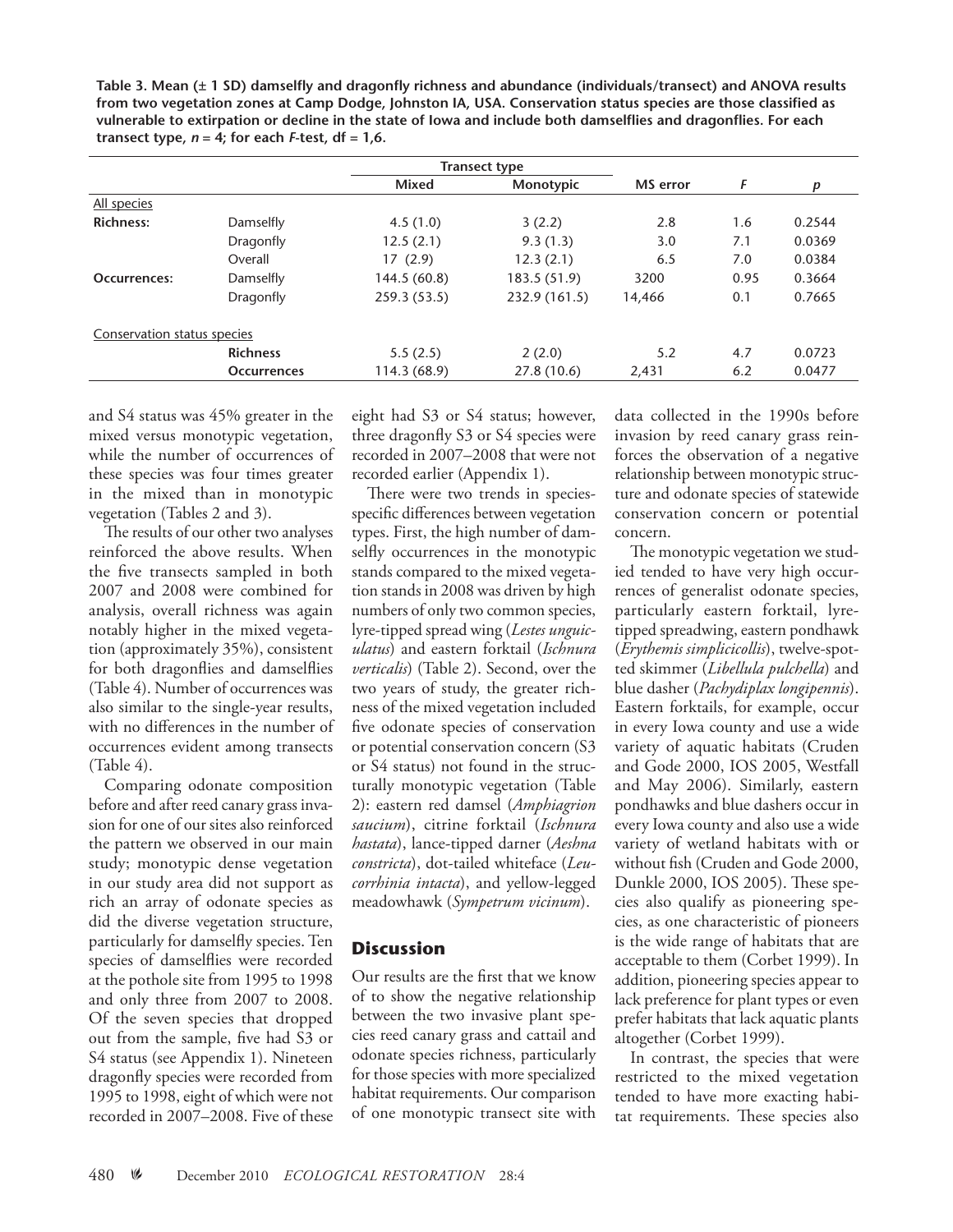**Table 4. Mean (± 1 SD) damselfly and dragonfly richness and abundance (individuals/transect) and ANOVA results (df = 1,3 for all tests;** *n* **= 2 for mixed transects,** *n =* **3 for the monotypic transects) from two vegetation zones averaged over two sampling years at Camp Dodge, Johnston IA, USA.**

|                  |           | <b>Transect type</b> |              |          |      |        |
|------------------|-----------|----------------------|--------------|----------|------|--------|
|                  |           | Mixed                | Monotypic    | MS error |      |        |
| <b>Richness:</b> | Damselfly | 5.8(0.35)            | 3.2(0.77)    | 0.4      | 18.6 | 0.0230 |
|                  | Dragonfly | 13.5(2.83)           | 9.2(0.69)    | 3.0      | 7.4  | 0.0722 |
|                  | Overall   | 19.3(3.2)            | 12.4(0.93)   | 4.0      | 14.4 | 0.0321 |
| Occurrences:     | Damselfly | 232.5 (116.7)        | 140.3 (84.4) | 9,287    | 1.1  | 0.3717 |
|                  | Dragonfly | 290.5 (128.0)        | 177.8 (58.3) | 7,729    | 2.0  | 0.2550 |

tend to have a sparser distribution in the state than the generalist and pioneering species (IOS 2005). These included eastern red damsel, azure bluet (*Enallagma apsersum*), citrine forktail, lance-tipped darner, calico pennant (*Celithemis elisa*), dot-tailed whiteface, variegated meadowhawk (*Sympetrum corruptum*) and yellowlegged meadowhawk. For example, both the eastern red damsel and citrine forktail are uncommon in Iowa and require dense stands of bulrush or spike-rush (*Eleocharis* spp.) associated with seeps or still water (Cruden and Gode 2000, DuBois 2005, Westfall and May 2006). Similarly, calico pennants prefer edges with shallow water and emergent vegetation such as rushes (Mead 2003).

Other lines of evidence similarly point to the importance of structural complexity as an important component of odonate habitat. An early compilation and study of Iowa odonates notes the association between species and varied structural components of the habitat (Whedon 1912). For example, he writes that hundreds of yellow-legged meadowhawks "were found among the low shrubs and brush at the margins of woods" near the Little Sioux River, while "myriads of individuals" of lyre-tipped spreadwings were found at " a small marshy pond grown up to Cattails, Sedges and Bulrushes . . . every Bulrush stem was covered from ground to tip" (Whedon 1912). A study in Ohio showed that restored wetland complexes can support odonate species with specialized habitat requirements, such as the eastern red damselfly, calico pennant,

band-winged meadowhawk (*Sympetrum semicinctum*), and yellow-legged meadowhawk, if they include a range of native wetland habitats (sedge meadows, fens, marshes, and ponds) that are not associated with monotypic shoreline vegetation dominated by a single species (Roush and Anon 2003).

The importance of the physical structure of odonate habitat has been established across many other habitat types and regions (Westfall and May 2006), including bottomland hardwoods in North America (Bried and Ervin 2005), riverine habitats in South Africa (Clark and Samways 1996), mountain ponds in Italy (Carchini et al. 2005), and shallow lakes and newly created wetlands in Austria (Chovanec and Raab 1997, Schindler et al. 2003).

Varied physical structure appears to promote odonate species richness for a number of possible reasons. Dense stands may impair flight and reduce the growth of submerged and floating vegetation (Moore 1991). This is congruent with the very low cover of forbs we observed in the monotypic stands. Diversity in physical structure provides a diversity of oviposition sites (Westfall and May 2006). For example, three species of dancers (*Argia* spp.) in Oklahoma coexisted by differing their oviposition sites, one ovipositing on a floating aquatic species and two other ovipositing at two different depths on roots of willow (*Salix* spp.) (Bick and Bick 1972). Habitat can be partitioned both temporally and structurally in other ways. For example, spreadwing (*Lestes*) species have been shown to coexist, with

common spreadwing (*L. disjunctus*) perching in full sun on low grassy vegetation and emerald spreadwing (*Lestes dryas*) found in areas dominated by shrubs (McKay and Herman 2008). A single species may also use distinct structural components of the habitat, for example, meadows for nocturnal roosting and reeds and bushes for mating, seeking, and pairing (Corbet 1999). Opening up dense vegetation and creating structurally diverse shoreline vegetation are both key to habitat management for threatened dragonflies in central Europe (Schmidt 1995).

Our study was not designed to separate plant structure from plant species richness or other measures of diversity. However, both our monotypic and mixed structural sites included transects that ranged from high to low plant species richness. This suggests that, irrespective of the number of species present, it was structural diversity rather than plant species richness that was associated with higher odonate species richness. However, plant species composition and overall diversity metrics may still be important, and these relationships deserves further study. For example, the presence of specific aquatic plant species has been associated with the successful colonization of some odonate species in newly created habitat (Voshell and Simmons 1978), and, as noted above, some odonate species oviposit on specific plant species (Gibbons et al. 2002).

The importance of structure does not preclude the importance of other habitat variables, however. Other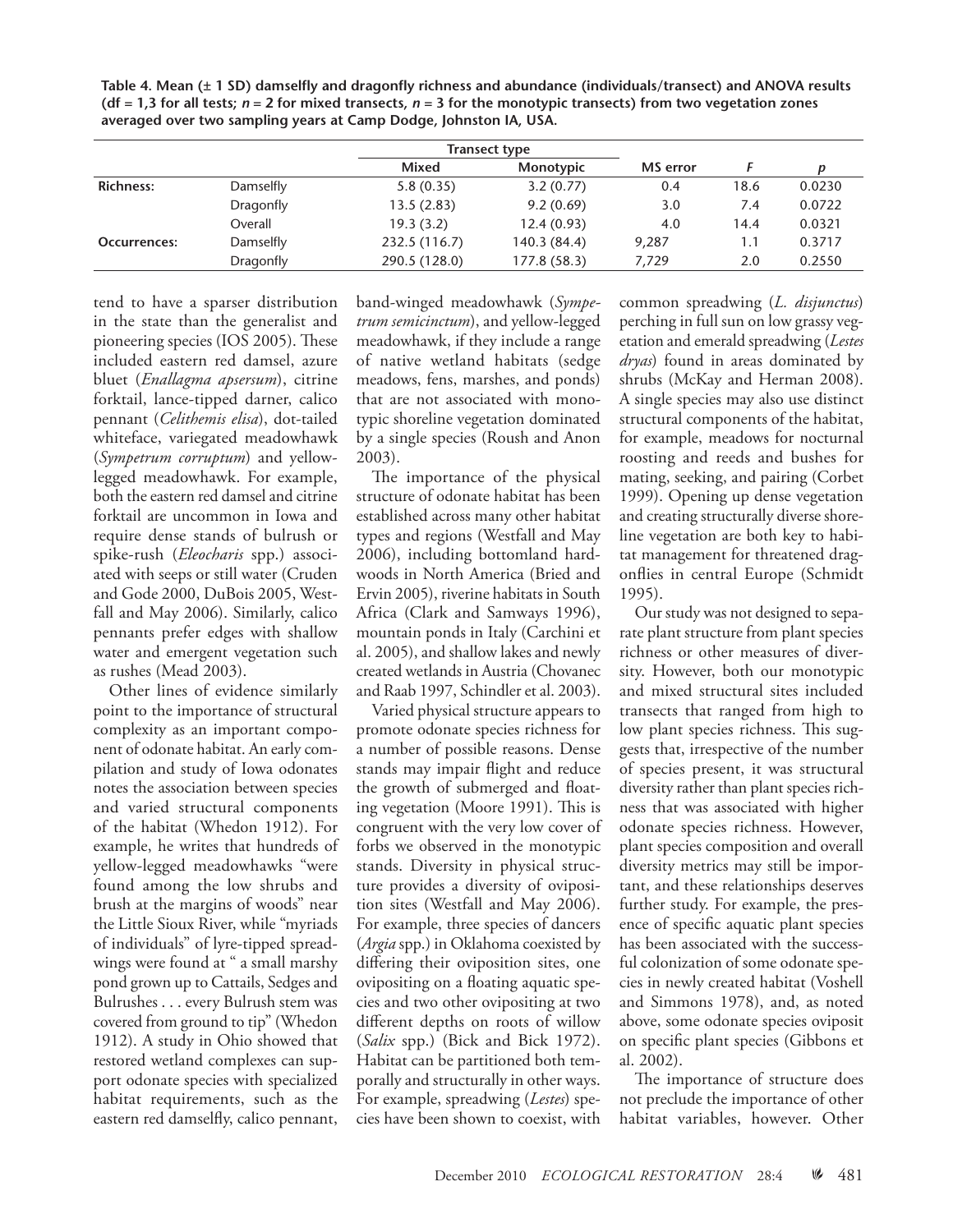factors may also be important components of habitat, including hydrology, water flow, larval substrate, oxygen content and other water chemistry, predators (especially fish), and terrestrial vegetation (Corbet 1999, Westfall and May 2006). Odonates are among a group of wetland macroinvertebrates that appear to be especially sensitive to turbidity as larvae in Midwestern wetlands (Stewart and Downing 2008), although the wetlands included in our study Camp Dodge study are surrounded by perennial grasslands and shrublands and are generally not subject to agricultural and urban runoff associated with turbidity.

Landscape-level factors, particularly habitat connectivity and dispersal limitation, are also important in governing odonate diversity and the composition of species assemblages (Pither and Taylor 1998, McCauley 2006, 2007). A useful distinction may exist between overall habitat and microhabitat (Corbet 1995). Habitat is considered the total ecosystem and microhabitat the portion of the habitat needed by a specific life stage at a specific time (Corbet 1995), and where the structure of the habitat serves as the cue for initial habitat recognition (Corbet 1999). The interplay of all these factors deserves greater attention, particularly for restoration sites.

In conclusion, this research is highly relevant to management of prairie pothole wetlands as wildlife habitat, particularly newly restored pothole wetlands. Dense stands of invasive reed canary grass and cattail are major causes of wetland homogenization throughout the prairie pothole region. Our study suggests that without active vegetation management, these wetlands also may not provide suitable habitat for many species of odonates, particularly those of conservation concern. Recent research suggests that, until effective and affordable control methods are developed for reed canary grass, priority may best be given to controlling it at sites with less than 25% reed canary grass cover (Annen

et al. 2008). In contrast, cattail control methods are well-developed and can be undertaken at a reasonable cost and effort in restored and native wetlands (Beule 1979, Grace and Harrison 1986). Moreover, success of wetland restorations and management of native remnants will be better evaluated if their use by birds and invertebrates is monitored regularly. Odonates, because of their sensitivity to habitat structure and ease of identification, appear to be ideal taxa for this purpose.

#### **Acknowledgments**

Funding for this project was provided by the Iowa Army National Guard and the National Guard Bureau. We also thank Mary Jones and Kurt Madson of the Iowa Army National Guard Environmental Section for helping to make this research possible.

### **References**

- Annen, C.A., E.M. Kirsch and R.W. Tyser. 2008. Reed canarygrass invasions alter succession patterns and may reduce habitat quality in wet meadows. *Ecological Restoration* 26:190–193.
- Beule, J.D. 1979. Control and management of cattails in southeastern Wisconsin wetlands. Technical Bulletin No. 112. Madison: Wisconsin Department of Natural Resources.
- Bick, G.H. and J.C. Bick. 1972. Substrate utilization during reproduction by *Argia plana* Calvert and *Argia moesta* (Hagen) (Odonata:Coenagrionidae). *Odonatologica* 1:3–9.
- Bishop, R.A., J. Joens and J. Zohrer. 1998. Iowa's wetlands, present and future with a focus on prairie potholes. *Journal of the Iowa Academy of Science* 105(3):89–93.
- Bried, J.T. and G.N. Ervin. 2005. Distribution of adult Odonata among localized wetlands in east-central Mississippi. *Southeastern Naturalist* 4:731–744.
- Carchini, G., A.G. Solimini and A. Ruggiero. 2005. Habitat characteristics and odonate diversity in mountain ponds of central Italy. *Aquatic Conservation: Marine and Freshwater Ecosystems* 15:573–581.
- Chovanec, A. and R. Raab. 1997. Dragonflies (Insecta, Odonata) and the ecological status of newly created

wetlands—Examples for long-term bioindication programmes. *Limnologica* 27:381–392.

- Clark, T.E. and M. Samways. 1996. Dragonflies (Odonata) as indicators of biotope quality in the Kruger National Park, South Africa. *Journal of Applied Ecology* 33:1001–1012.
- Corbet, P.S. 1995. Habitats and habits of world dragonflies and the need to conserve species and habitats. Pages 1–7 *in* P.S. Corbet, S.W. Dunkle and H. Ubukata (eds), *Proceedings of the International Symposium on the Conservation of Dragonflies and their Habitats*. Kushiro: Japanese Society for Preservation of Birds.
	- \_\_\_. 1999. *Dragonflies*. Ithaca NY: Comstock.
- Cruden, B. W. and O.J. Gode. 1998. Progress report #4. Unpublished report submitted to the Camp Dodge Environmental Section.
- \_\_\_. 2000. The Odonata of Iowa. *Bulletin of American Odonatology* 6(2):13–48.
- Dahl, T.E. 1990. Wetlands losses in the United States 1780's to 1980's. Washington DC: U.S. Fish and Wildlife Service.
- Delphey, P.J. and J.J. Dinsmore. 1993. Breeding bird communities of recently restored and natural prairie wetlands. *Wetlands* 13:200–206.
- DuBois, B. 2005. *Damselflies of the North Woods*. Duluth MN: Kollath-Stensaas.
- Dunkle, S.W. 2000. *Dragonflies through Binoculars*. Oxford: Oxford University Press.
- Elzinga, C.L., D.W. Salzer and J.W. Willoughby. 1998. Measuring and monitoring plant populations. Bureau of Land Management Technical Reference 1730–1.
- Euliss, N.H., Jr., D.A. Wrubleski and D.M. Mushet. 1999. Wetlands of the prairie pothole region. Pages 471–514 *in* D.P. Batzer, R.B. Rader and S.A. Wissinger (eds), *Invertebrates in Freshwater Wetlands of North America*. New York: John Wiley & Sons.
- Fairbairn, S.E. and J.J. Dinsmore. 2001. Factors associated with occurrence and density of wetland birds in the prairie pothole region of Iowa. *Journal of the Iowa Academy of Science* 108(1):8–14.
- Fidler, F., M.A. Burgman, G. Cumming, R. Buttrose and N. Thomason. 2006. Impact of criticism of null-hypothesis significance testing on statistical reporting practices in conservation biology. *Conservation Biology* 20:1539–1544.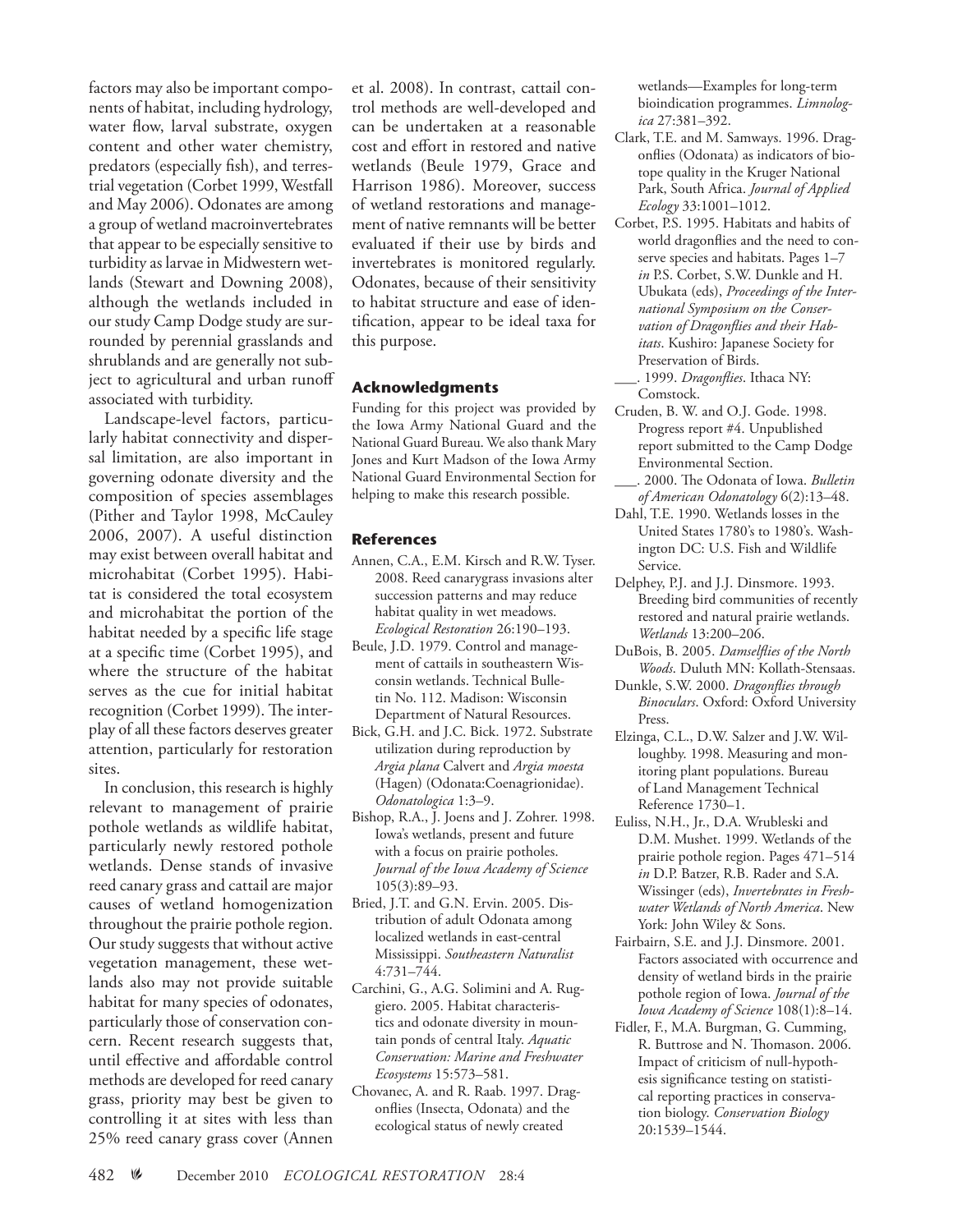Foote, A.L. and C.L. Rice Hornung. 2005. Odonates as biological indicators of grazing effects on Canadian prairie wetlands. *Ecological Entomology* 30:273–283.

Galatowitsch, S.M., N.O. Anderson and P.D. Ascher. 1999. Invasiveness in wetland plants in temperate North America. *Wetlands* 19:733–755.

Galatowitsch, S.M. and A. G. van der Valk. 1994. *Restoring Prairie Wetlands: An Ecological Approach*. Ames: Iowa State University Press.

\_\_\_. 1996. Characteristics of newly restored prairie potholes. *Wetlands* 16:75–83.

Gibbons, L.K., J.M. Reed and F.S. Chew. 2002. Habitat requirements and local persistence of three damselfly species (Odonata: Coenagrionidae). *Journal of Insect Conservation* 6:47–55.

Gleason, R.A., M.K. Laubhan and N.H. Euliss Jr., eds. 2008. Ecosystem services derived from wetland conservation practices in the United States prairie pothole region with an emphasis on the U.S. Department of Agriculture Conservation Reserve and Wetlands Reserve Programs. U.S. Geological Survey Professional Paper 1745.

Grace, J.B. and J.S. Harrison. 1986. The biology of Canadian weeds. 73. *Typha latifolia* L., *Typha angustifolia* L. and *Typha* × *glauca* Godr. *Canadian Journal of Plant Science* 66:361–379.

Great Plains Flora Association (GPFA). 1986. *Flora of the Great Plains*. Lawrence: University of Kansas Press.

Hawking, J.H. and T.R. New. 1999. The distribution patterns of dragonflies (Insecta: Odonata) along the Kiewa River, Australia, and their relevance in conservation assessment. *Hydrobiologia* 392:249–260.

Hutto, R.L., S.M. Pletschet and P. Hendricks. 1986. A fixed-radius point count method for nonbreeding and breeding season use. *Auk* 103:593–602.

Iowa Odonata Survey (IOS). 2005. Dragonflies and damselflies of Iowa. www .iowaodes.com

Kiauta, M. 1986. Dragonfly in haiku. *Odonatologica* 15:91–96.

Kirsch, E.M., B.R. Gray, T.S. Fox and W.E. Thogmartin. 2007. Breeding bird territory placement in riparian wet meadows in relation to invasive reed canary grass (*Phalaris arundinacea* L.). *Wetlands* 27:755–766.

Madson, C.L., M.L., Jones, H. Ratcliff, P.R. Wetzel, S. Leugner et al. 2001. Integrated natural resource management plan. Johnston: Iowa Army National Guard Environmental Branch.

Major, J.D. 2009. Animals in the restoration process—Progressing the trends. *Restoration Ecology* 17:315–319.

McCauley, S.J. 2006. The effects of dispersal and recruitment limitation on community structure of odonates in artificial ponds. *Ecography* 29:585–595.

\_\_\_. 2007. The role of local and regional processes in structuring larval dragonfly distribution across habitat gradients. *Oikos* 116:121–133.

McKay, T. and T. Herman. 2008. Thermoregulation in three species of damselflies, with notes on temporal distribution and habitat use (Zygoptera: Lestidae). *Odonatologica* 37:29–39.

Mead, K. 2003. *Dragonflies of the North Woods*. Duluth MN: Kollath-Stensaas.

Moore, N.W. 1991. The development of dragonfly communities and the consequences of territorial behavior: A 27-year study on small ponds at Woodwalten Fen, Cambridgeshire, UK. *Odonatologica* 20:203–231.

Mulhouse, J.M, and S.M. Galatowitsch. 2003. Revegetation of prairie pothole wetlands in the mid-continental US: Twelve years post-reflooding. *Plant Ecology* 169:143–159.

Müller, Z., T. Jakab, A. Tóth, G. Dévai, N. Szállassy et al. 2003. Effect of sports fisherman activities on dragonfly assemblages on a Hungarian river floodplain. *Biodiversity and Conservation* 12:167–179.

National Climatic Data Center (NCDC). 2005. Freeze/frost occurrence data. cdo.ncdc.noaa.gov/climatenormals/ clim20supp1/states/IA.pdf

National Weather Service. 2008. Des Moines, IA: NOWData—NOAA online weather data. www.weather .gov/climate/xmacis.php?wfo=dmx

NatureServe. 2009. NatureServe conservation status: National and subnational conservation status ranks. Vers. 7.1. www.natureserve.org/explorer/ ranking.htm#natsub

Pither, J. and P.D. Taylor. 1998. An experimental assessment of landscape connectivity. *Oikos* 83:166–174.

Pollard, A. 1977. A method for assessing changes in the abundance of butterflies. *Biological Conservation* 12:115–134.

Roush, S.A. and J.P. Anon. 2003. Repopulation of restored wetland habitat by Odonata (dragonflies and damselflies). *Ecological Restoration* 21:174–179.

Schindler, M., C. Fesl and A. Chovanec. 2003. Dragonfly associations (Insecta: Odonata) in relation to habitat variables: A multivariate approach. *Hydrobiologia* 497:169–180.

Schmidt, E. 1985. Habitat inventarization, characterization and bioindication by a "Representative Spectrum of Odonata Species (RSO)." *Odonatologica* 14:127–133.

\_\_\_. 1995. A survey of threatened dragonfly habitats in central Europe, especially bogs, and bog management. Pages 45–68 *in* P.S. Corbet, S.W. Dunkle and H. Ubukata (eds), *Proceedings of the International Symposium on the Conservation of Dragonflies and their Habitats*. Kushiro: Japanese Society for Preservation of Birds.

Stewart, T.W. and J.A. Downing. 2008. Macroinvertebrate communities and environmental conditions in recently constructed wetlands. *Wetlands* 28:141–150.

Thorp, J.H. and M.L. Cothran. 1984. Regulation of freshwater community structure at multiple intensities of dragonfly predation. *Ecology* 65:1546–1555.

Van der Valk, A. 1989. *Northern Prairie Wetlands*. Ames: Iowa State University Press.

VanRees-Siewert, K.L. and J.J. Dinsmore. 1996. Influence of wetland age on bird use of restored wetlands in Iowa. *Wetlands* 16:577–582.

Voshell, J.R. and G.M. Simmons Jr. 1978. The Odonata of a new reservoir in the southeastern United States. *Odonatologica* 7:67–76.

Watson, J.A.L., A.H. Arthington and D.L. Conrick. 1982. Effect of sewage effluent on dragonflies (Odonata) of Bulimba Creek, Brisbane. *Australian Journal of Marine & Freshwater Research* 33:517–528.

Westfall, M.J. and M.L. May 2006. *Damselflies of North America*. Gainesville FL: Scientific Publishers.

Whedon, A.D. 1912. *The Odonata of Iowa*. MS thesis, University of Iowa.

Wikum, D.A. and G.F. Shanholtzer. 1978. Application of Braun-Blanquet cover-abundance scale for vegetation analysis in land development studies. *Environmental Management* 2:323–329.